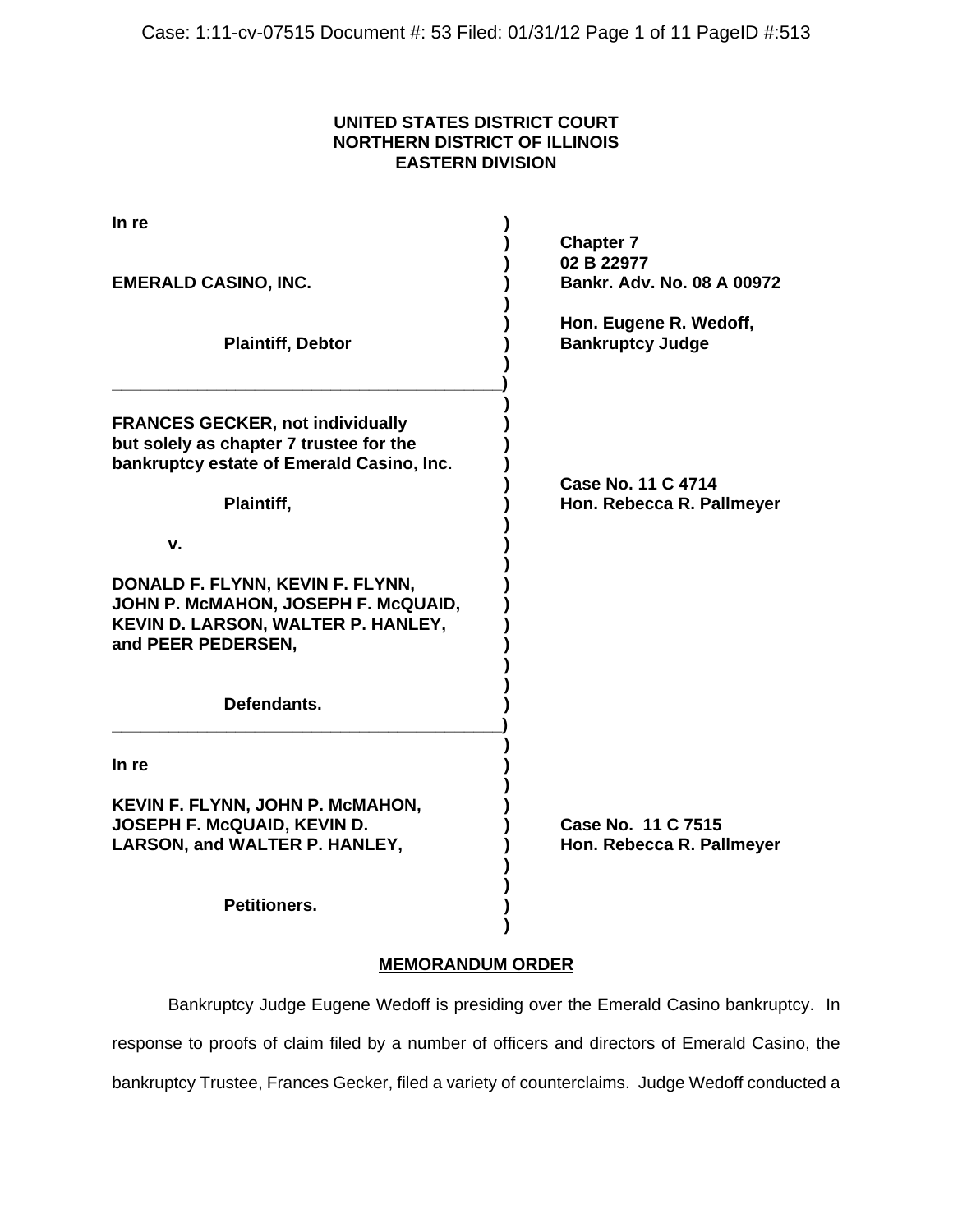### Case: 1:11-cv-07515 Document #: 53 Filed: 01/31/12 Page 2 of 11 PageID #:514

lengthy bench trial on those counterclaims in late 2010 and, after several postponements, is scheduled to issue a ruling on Wednesday, February 1, 2012. In consolidated proceedings before this court, the counterclaim Defendants challenge Judge Wedoff's continued exercise of jurisdiction on two grounds: First, in *Gecker v. Flynn,* No. 11 C 4714, Defendants argue that the Supreme Court's ruling in *Stern v. Marshall*, 131 S. Ct. 2594 (2011), strips the bankruptcy court of its authority to enter judgment in certain "core proceedings," a term defined to include "counterclaims by the estate against persons filing claims against the estate." 28 U.S.C. § 157 (b)(2)(C). The claims at issue here fall into the category for which the bankruptcy court has no authority to enter judgment, Defendants argue. They contend that this court should therefore withdraw the reference to the bankruptcy court. Second, in *McMahon v. Gecker*, No. 11 C 7515, Defendants ask the court to require Judge Wedoff to recuse himself from the case for reasons that include the judge's son's recent employment as an associate with Jenner & Block, the law firm that represents the Trustee in this matter. $1$ 

For the reasons explained here, the court concludes that Defendants appear to be correct that Judge Wedoff has no power to enter judgment on certain of the Trustee's counterclaims. Although that determination does not require withdrawal of the reference, the court exercises its discretion to do so in this instance. The petition for a writ of mandamus is therefore terminated as moot.

# **Motion to Withdraw the Reference**

The United States Bankruptcy Code authorizes bankruptcy judges to hear and enter final judgments in "all core proceedings arising under title 11, or arising in a case under title 11." 28

 $1$  The court notes that although the case has been before Judge Wedoff for some time, both motions were filed promptly: Defendants had sought withdrawal of the reference previously, but renewed that request after the Supreme Court issued its opinion in *Stern.* And although they were well aware, long ago, of some of the factors they now cite in support of their request for recusal long ago, the renewed motion was prompted by their learning of the employment of Mr. Wedoff by Jenner & Block beginning in October 2011.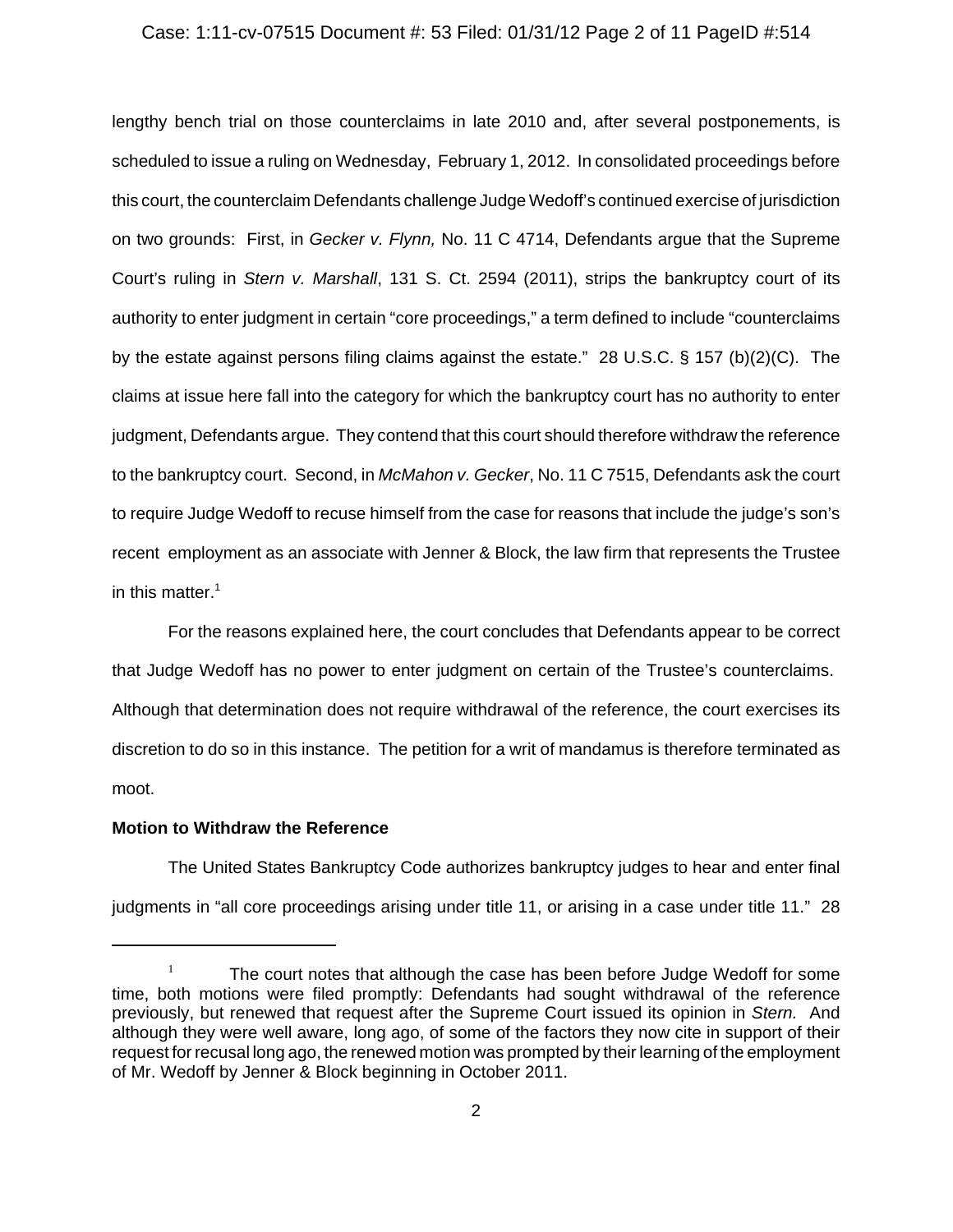#### Case: 1:11-cv-07515 Document #: 53 Filed: 01/31/12 Page 3 of 11 PageID #:515

U.S.C. §157(b)(1). Among the list of proceedings defined by the statute as "core proceedings" are "counterclaims by [a debtor's] estate against persons filing claims against the estate." 28 U.S.C. §157(b)(2)(C). With respect to "non-core proceedings," on the other hand–that is, proceedings that are merely "otherwise related" to a case under title 11—a bankruptcy judge may not enter a final judgment, but must instead "submit proposed findings of fact and conclusions of law to the district court." 28 U.S.C. § 157(c)(1). The plain language of the Code thus gives Judge Wedoff the authority to enter a final ruling on the Trustee's counterclaims against Defendants in this case, and he conducted a six-week bench trial in November and December 2010. The parties' post-trial briefs followed. Judge Wedoff had not yet ruled on the case when the Supreme Court decided *Stern v. Marshall* in June of last year.

In *Stern,* the Supreme Court announced that a bankruptcy court lacks authority under the Constitution to issue a final judgment in a lawsuit arising solely under state common law seeking to bring assets into a debtor's bankruptcy estate. 131 S. Ct. at 2620. The case arose from a bankruptcy proceeding filed by Vickie Lynn Marshall (known to the world as Anna Nicole Smith). *Id.* at 2601. Pierce Marshall, the son of Ms. Marshall's late husband, filed a proof of claim in her Chapter 11 case, seeking to recover damages for defamation; he claimed Ms. Marshall had falsely accused him of interfering with her expectation of money from her late husband's estate. *Id.* The trustee in bankruptcy responded by alleging tortious interference as a counterclaim against Pierce in the bankruptcy proceeding; specifically, the trustee asserted a common-law tort claim for intentional interference with a testamentary gift. *Id.*

In considering whether the bankruptcy court properly entered a judgment against Pierce, the Supreme Court recognized that the Bankruptcy Code characterizes a counterclaim against a party who has filed a proof of claim as a matter of "core" bankruptcy jurisdiction. *Id.* at 2603 (citing 28 U.S.C. §157(b)(2)(c)). As the Ninth Circuit observed, however, not all such counterclaims are "so closely related to [a creditor's] proof of claim that the resolution of the counterclaim is necessary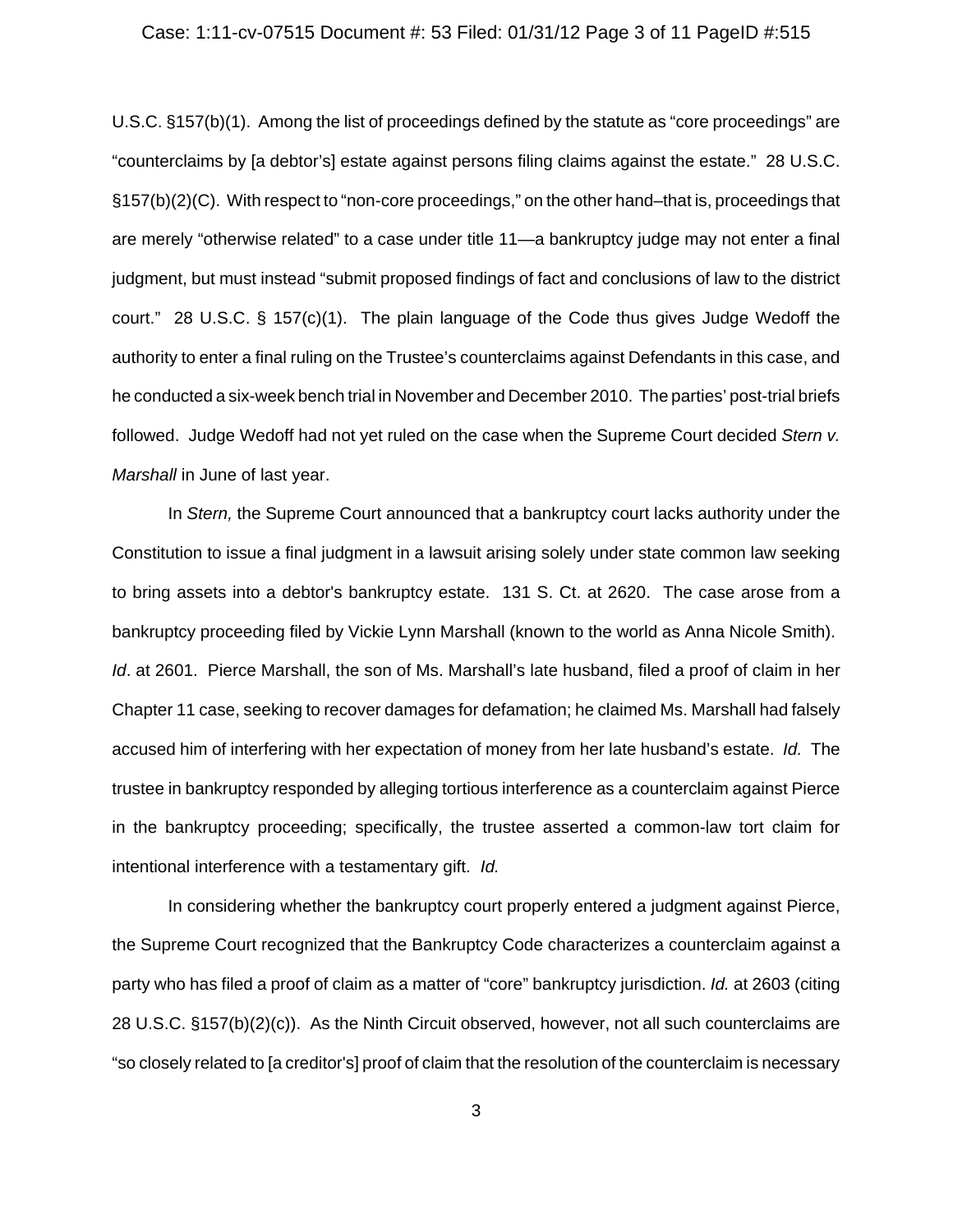#### Case: 1:11-cv-07515 Document #: 53 Filed: 01/31/12 Page 4 of 11 PageID #:516

to resolve the allowance or disallowance of [the creditor's own] claim," *Stern*, 131 S. Ct. at 2602 (first alteration in original) (quoting *In re Marshall*, 600 F.3d 1037, 1058 (9th Cir. 2010)). The Court concluded that Ms. Marshall's tortious interference claim was "a state law action independent of the federal bankruptcy law and not necessarily resolvable by a ruling on the creditor's proof of claim in bankruptcy." *Id.* at 2611. Despite the explicit statutory authority granted to bankruptcy courts in such circumstances, the Court concluded that the bankruptcy judge "lacked the constitutional authority to enter a final judgment on a state law counterclaim that is not resolved in the process of ruling on a creditor's proof of claim." *Id.* at 2620.

In the months since the Supreme Court's ruling in *Stern,* dozens of courts have considered its impact on pending bankruptcy proceedings. Just weeks ago, our Court of Appeals described *Stern* as holding "that Article III prohibited Congress from giving bankruptcy courts authority to adjudicate claims that went beyond the claims allowance process." *In re Ortiz*, \_\_\_ F.3d \_\_\_, 2011 WL 6880651, at \*3 (7th Cir. Dec. 30, 2011) (citing *Stern*, 131 S. Ct. at 2618). In *Ortiz*, a health care provider had filed proofs of claim in hundreds of individual bankruptcy proceedings. *Id.* at \*1. The debtors brought two class actions against the provider, alleging that the proofs of claim disclosed confidential medical information, in violation of state law. *Id.* The bankruptcy judge entered judgment against the debtors, and, pre-*Stern*, the Seventh Circuit had permitted a direct appeal of the judgment orders. *Id.* at \*1-2. In its December 30 opinion, however, the Court of Appeals concluded that Stern required dismissal of those appeals. Although the debtors' claims arose from the bankruptcy procedures, the bankruptcy judge lacked authority to resolve and enter a final judgment on the debtors' counterclaims because the bankruptcy court did not have to decide those counterclaims in the process of ruling on the health care provider's own claims against the bankruptcy estate. *Id.* at \*6.

As the *Ortiz* court explained, the question in *Stern* was whether Article III permits the bankruptcy courts to hear and finally decide a particular type of core proceeding. Under

4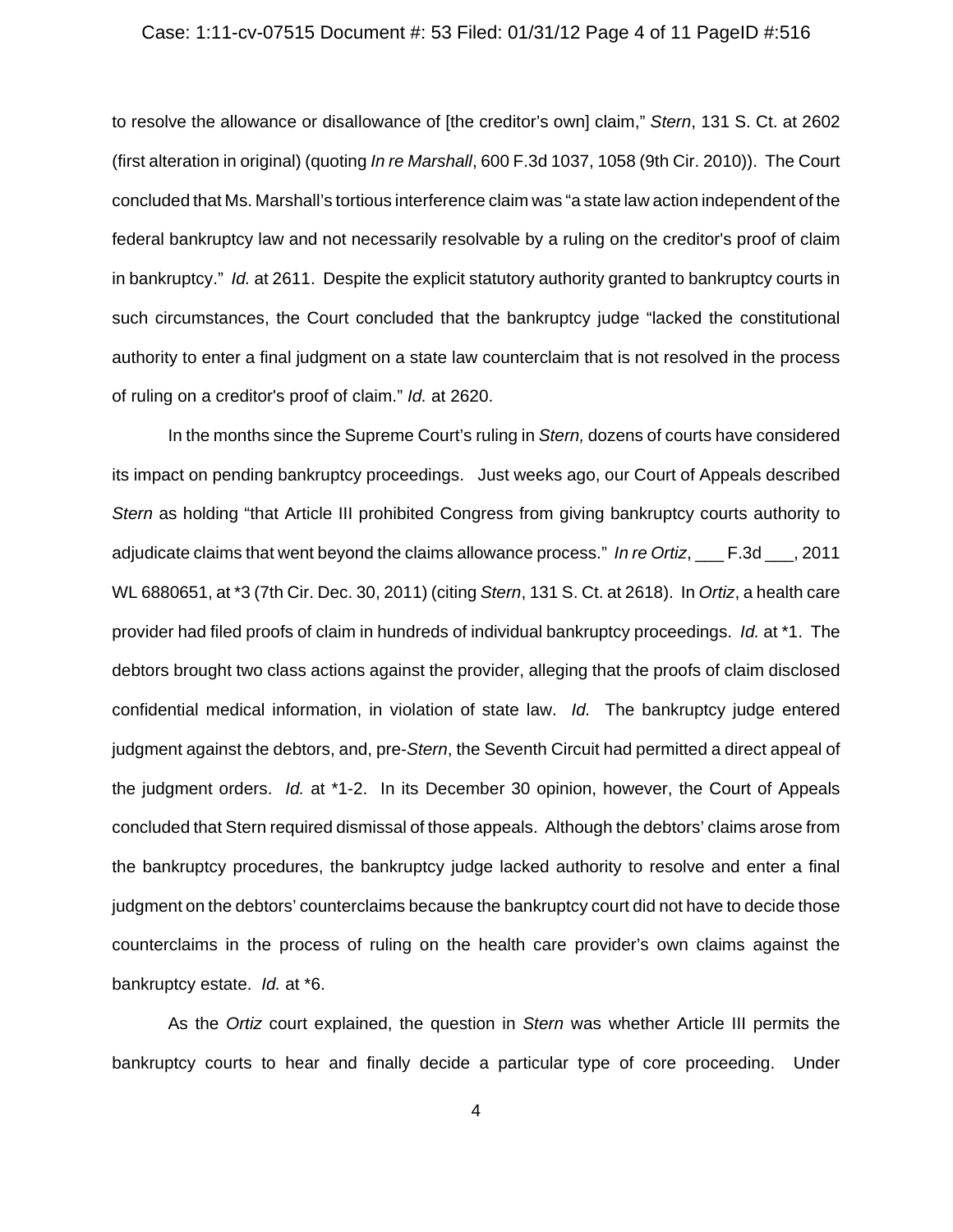#### Case: 1:11-cv-07515 Document #: 53 Filed: 01/31/12 Page 5 of 11 PageID #:517

§ 157(b)(2)(C), "counterclaims by the estate against persons filing claims against the estate" are specifically denominated as core proceedings. The counterclaim at issue in *Stern* was a state common-law tort claim. 131 S. Ct. at 2601-02. The Court acknowledged that Congress had, in § 157(b)(2)(C), designated this kind of claim as "core," but concluded that Article III did not permit the bankruptcy court to hear and finally decide it. *Id*. at 2608. That is, Congress could not delegate to a non-Article III court the judicial power "to enter a final judgment on a state law counterclaim that is not resolved in the process of ruling on a creditor's proof of claim." *Id*. at 2620.

The application of *Stern* and its progeny to this case is not completely straightforward. There is no genuine dispute that the Trustee's counterclaims are "core" proceedings; Judge Wedoff so characterized it in several of his scheduling orders, and the Trustee does not effectively argue otherwise. The Trustee suggests, however, that Judge Wedoff may nevertheless have constitutional authority to decide them if those claims are "resolved in the process of ruling on [Defendants'] proofs of claim." (Trustee's Objection to Certain Def.'s Mot. to Withdraw the Reference Pursuant to U.S. Supreme Court Decision on June 23, 2011, in *Stern v. Marshall*, at 13.) Defendants here have no use for fine distinctions; they urge that *Stern*, and the Court's earlier decisions in *Granfinanciera, S.A. v. Nordberg*, 492 U.S. 33 (1989) and *Northern Pipeline v. Marathon Pipe Line Co.*, 458 U.S. 50 (1982) establish that the bankruptcy court has no constitutional authority to enter final judgments in any "traditional action" seeking money damages for tort, breach of contract, or fiduciary duty under state law which merely seeks to "augment the bankruptcy estate." *Stern*, 131 S. Ct. at 2609, 2614. The Trustee's counterclaim is just such a "traditional action," Defendants urge. Count I is a claim for more than \$500 million in compensatory and punitive damages for Defendants' alleged breach of fiduciary duty; Count II is a state law breach of contract claim; Count III seeks disallowance of the Defendants' proofs of claim under 11 U.S.C. § 502(d); Count IV seeks equitable subordination of all these Defendants' proofs of claim on the bases of the same breaches of fiduciary duty and contract alleged in Counts I and II; Count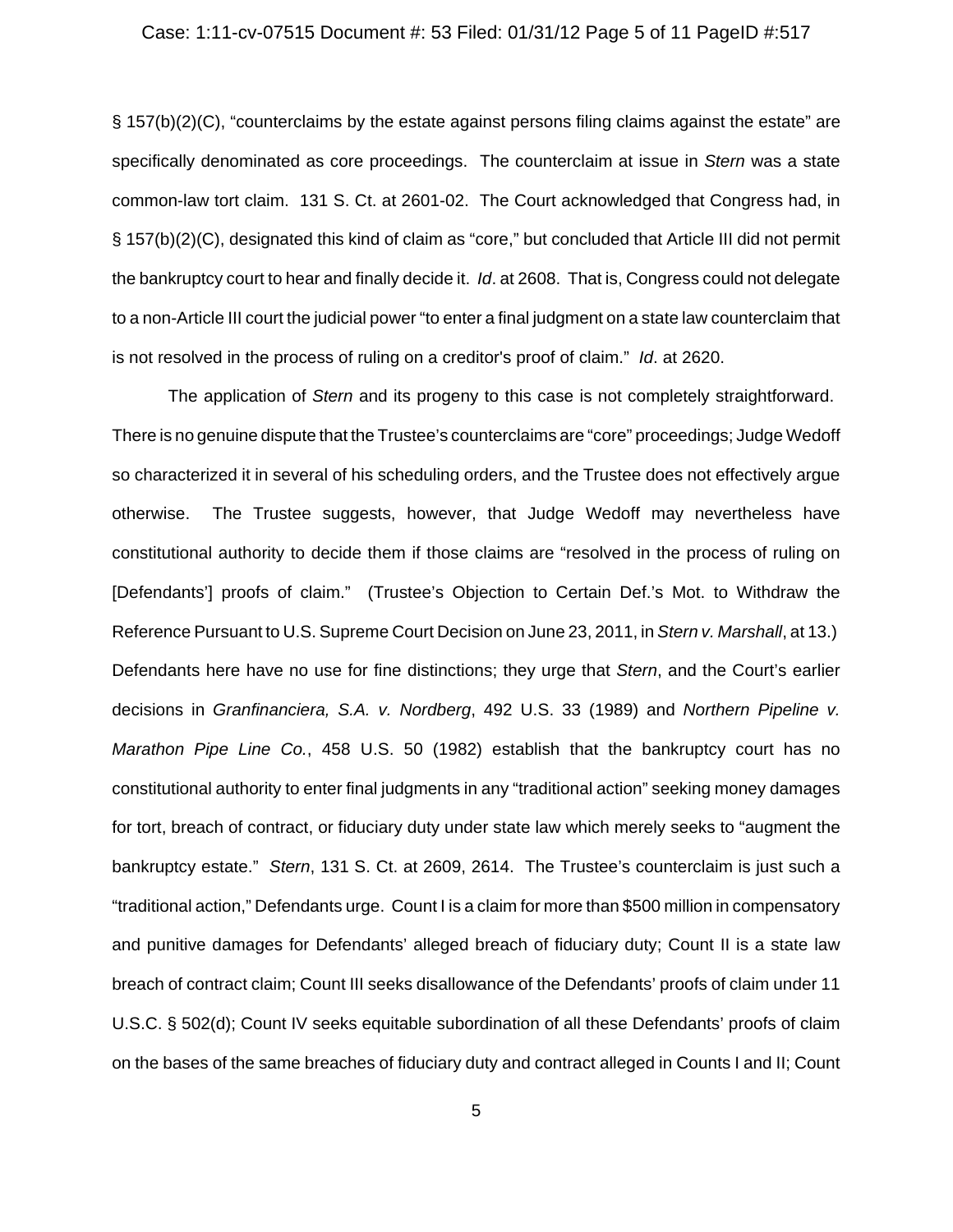#### Case: 1:11-cv-07515 Document #: 53 Filed: 01/31/12 Page 6 of 11 PageID #:518

V, against Defendant Donald F. Flynn, asks the court to classify Flynn's pre-petition loans to Emerald as equity rather than debt; and Count VI seeks disallowance of proofs of claim for amounts owed under a settlement agreement.

This court concludes, contrary to Defendants' insistence, that certain of these claims could indeed be resolved in the process of ruling on the proofs of claim. For example, in the course of adjudicating Donald Flynn's proof of claim, the bankruptcy court may conclude that Flynn's loans to Emerald were equity investments, rather than debt obligations. The bankruptcy court would presumably disallow Flynn's proof of claim in that amount and rule in favor of the Trustee on her counterclaim.

That said, this court agrees with Defendants that not all of the counterclaims appear to be amenable to such resolution. In particular, the Trustee's state law claims for breach of contract and breach of fiduciary duty are state law claims to augment the bankruptcy estate. True, in deciding factual issues as part of the claims resolution process, Judge Wedoff will make determinations relevant to the Trustee's counterclaims as well. But that overlap may not be enough to escape the *Stern* holding; after all, if the trustee in *Stern* prevailed in her claim of intentional interference, presumably the findings supporting that determination would have defeated Pierce Marshall's defamation claim, as truth is a defense to such a claim. That overlap evidently did not satisfy the Court, which observed, "'Congress may not vest in a non-Article III court the power to adjudicate, render final judgment, and issue binding orders in a traditional contract action arising under state law.'" 131 S. Ct. at 2615 (quoting *Thomas v. Union Carbide Agric. Prod. Co.*, 473 U.S. 568, 584 (1985)). Though the Trustee would prefer to minimize its reach, *Stern* is indeed "quite significant," *Ortiz,* 2011 WL 6880651, at \*3, in its conclusion that bankruptcy courts lack authority to finally adjudicate claims that go beyond the claims allowance process. The Trustee, of course, has far more experience with the claims allowance process than does this court, but she has not pressed the argument that her counterclaims are unaffected by *Stern*. For now, the court concludes that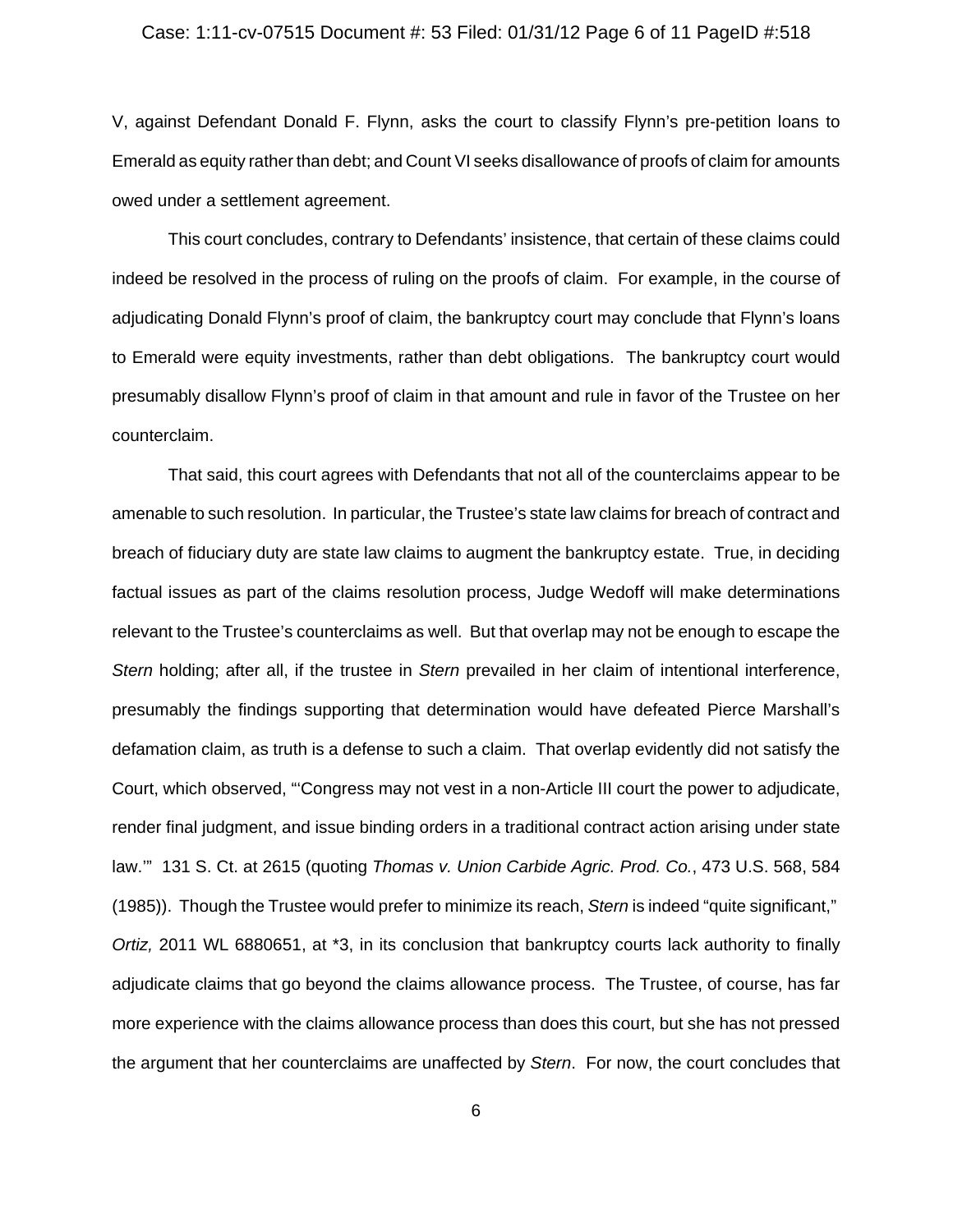*Stern* precludes Judge Wedoff's entry of a final judgment on any state law counterclaim that would bring assets into the bankruptcy estate.

The question that follows is whether *Stern* is so significant as to preclude the bankruptcy judge from taking any further action in this case at all. Defendants urge the court to withdraw the reference and insist that the case law requires this result, but the court is less certain. Most significantly, the Supreme Court's opinion does not contemplate withdrawal of the reference in every case where the trustee has asserted counterclaims that the bankruptcy judge may not decide. Instead, the Court expected there would be no "meaningful change" in the courts' workload as a result of its holding:

[T]he current bankruptcy system also requires the district court to review *de novo* and enter final judgment on any matters that are "related to" the bankruptcy proceedings, §157(c)(1), and permits the district court to withdraw from the bankruptcy court any referred case, proceeding, or part thereof, §157(d). Pierce has not argued that the bankruptcy courts "are barred from 'hearing' all counterclaims" or proposing findings of fact and conclusions of law on those matters, but rather that it must be the district court that "finally decide[s]" them. We do not think the removal of counterclaims such as Vickie's from core bankruptcy jurisdiction meaningfully changes the division of labor in the current statute . . . .

131 S. Ct. at 2620 (citation omitted). A fair reading of this language is that a district court may

choose to withdraw the reference, but that bankruptcy courts are permitted to hear counterclaims,

and to propose a disposition, so long as it is the district court which makes any final decisions.

The conclusion for which Defendants argue—that the bankruptcy judge may take no action

at all on the Trustee's counterclaims—thus does not appear to be dictated by *Stern*, and would, as

Judge Wedoff observed, have "bizarre" results:

[a] claim brought by the estate against a creditor who has not filed a claim against the estate would be within the bankruptcy court's related-to jurisdiction, but if the creditor later filed a claim in the bankruptcy case, then—although the estate's claim could have a major impact on the bankruptcy estate by offsetting the creditor's claim–the claim would now be a counterclaim under §157(b)(2)(C), and bankruptcy court jurisdiction would be completely lost.

*In re Emerald Casino, Inc.*, 459 B.R. 298, 300 n. 1 (Bankr. N.D. Ill. Aug. 26, 2011). Judge Wedoff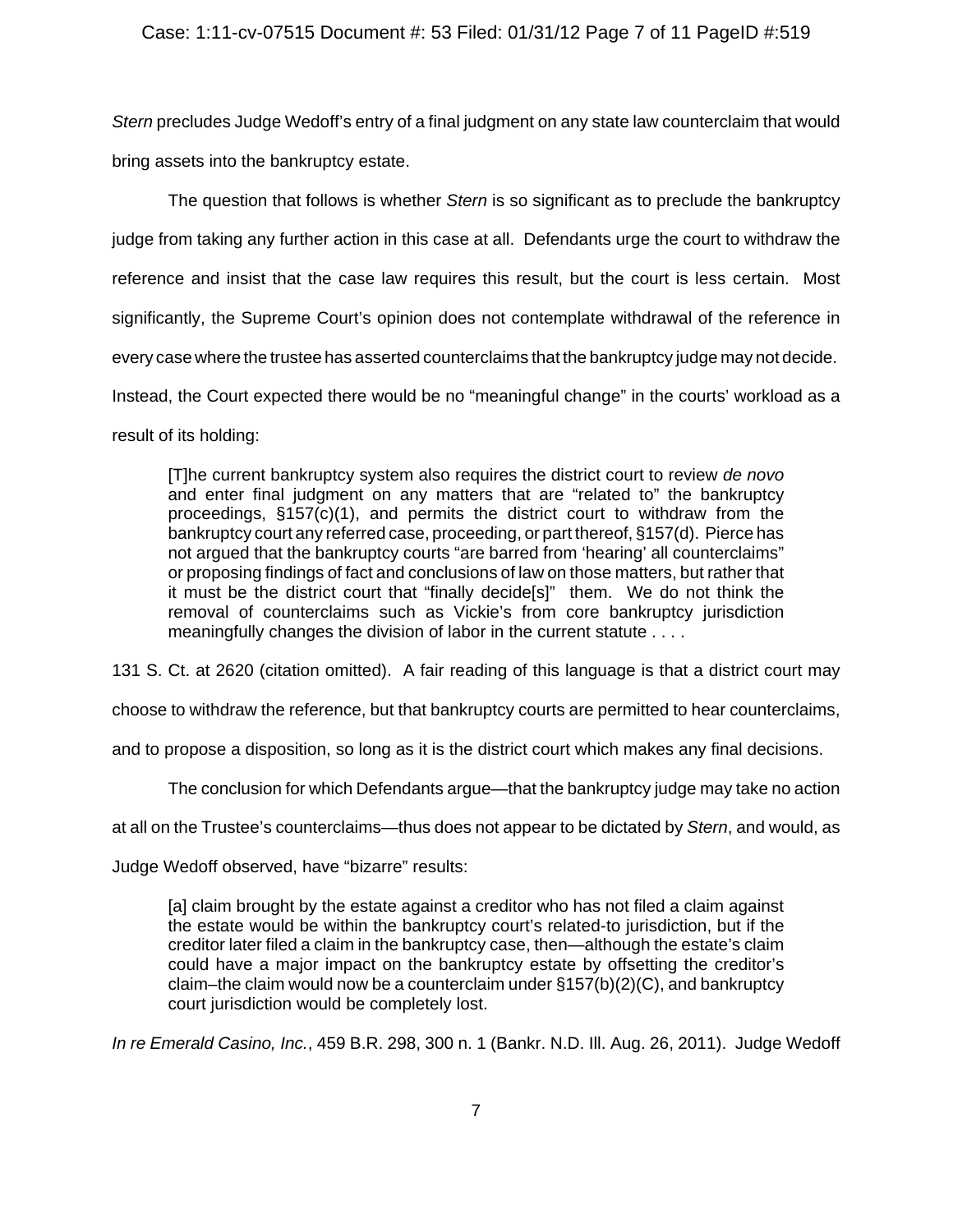### Case: 1:11-cv-07515 Document #: 53 Filed: 01/31/12 Page 8 of 11 PageID #:520

suggested that a counterclaim not resolved in the process of ruling on a creditor's claim should simply be characterized as non-core. *Id.* Judge Hibbler of this court reached a somewhat similar result in *In re Canopy Fin., Inc.,* No. 11 C 5360, 2011 WL 3911082 (N.D. Ill. Sept. 1, 2011). Recognizing that *Stern* precludes entry of a final judgment by the bankruptcy court in certain core proceedings, Judge Hibbler was unwilling to consign such proceedings to a "'no man's land' on the statutory landscape." *Id.* at \*4. He suggested instead that bankruptcy judges who have no jurisdiction to decide certain core proceedings could nevertheless handle such cases as they do "non-core" proceedings.2 The *Ortiz* court was apparently uncomfortable with this approach. *See Ortiz*, 2011 WL 6880651, at \*7 (refusing to "hold that the debtors' complaints were 'not a core proceeding' but are 'otherwise related to a case under title 11'"). Still, while *Ortiz* emphasized that it had no appellate jurisdiction "unless and until" an Article III judge had entered a final judgment, the court nevertheless remanded the case to the *bankruptcy* court, without instructing that court that it could take no further action of any kind.

*Stern* (and, in this Circuit, *Ortiz*) may well result in early withdrawal of a reference in any case where it is clear that a Trustee will bring common law counterclaims that obviously cannot be resolved as part of the claims allowance process. This was the ruling in *Development Specialists, Inc. v. Akin Gump Strauss Hauer & Feld LLP*, for example, where the case had been before the bankruptcy court for nearly three years, but there had been "no discovery, no summary judgment motion, and no trial." \_\_\_ B.R. \_\_\_, 2011 WL 5244463, at \*8 (S.D.N.Y. Nov. 2, 2011). Of those courts that have reached the question, however, the overwhelming majority have declined, post-*Stern*, to withdraw the reference, recognizing the value of the bankruptcy judge's familiarity with

<sup>2</sup> Indeed, Judge Hibbler observed that *Stern* could be interpreted as stripping the bankruptcy judge of authority to "determine" a fraudulent conveyance claim, but not to "hear" such a claim—admittedly a "less elegant" result "as it leaves the statute silent on what procedures bankruptcy courts should follow in conducting such hearings." *Id.* at \*5.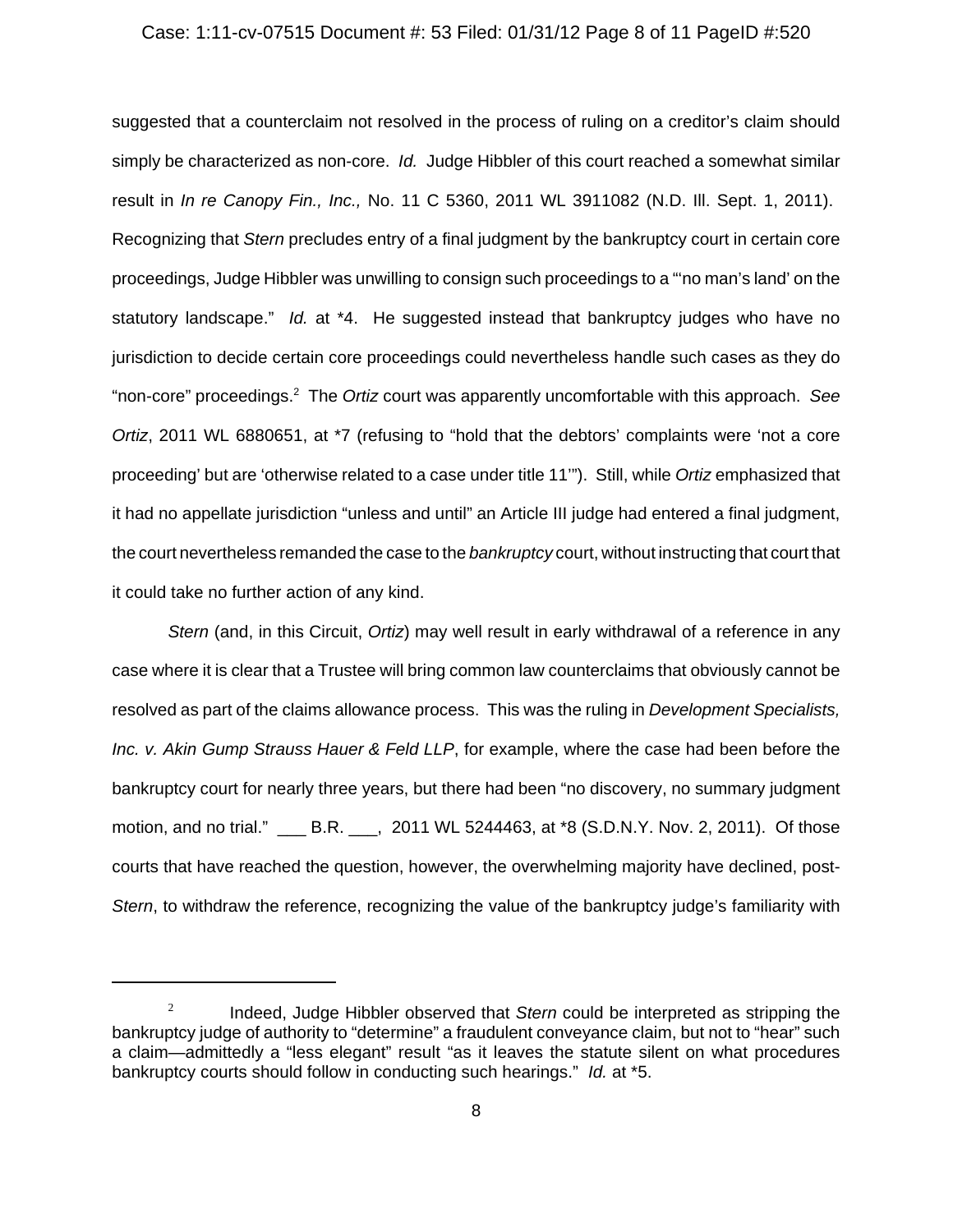### Case: 1:11-cv-07515 Document #: 53 Filed: 01/31/12 Page 9 of 11 PageID #:521

relevant law and the facts of the cases before them.<sup>3</sup>

This court's initial impulse was consistent with that consensus. The Trustee's case against Defendants was tried well before *Stern* issued. By the time that decision prompted Defendants to seek withdrawal of the reference, the proofs were closed, the briefing was completed, the case was before Judge Wedoff under advisement, and he had set a date for ruling. The court was reluctant to withdraw the case at that stage, expecting that it would have the benefit of Judge Wedoff's decision within days. He has not yet ruled, however, undoubtedly for valid reasons, and the parties are understandably eager to move this case to the next phase of its resolution.

The Bankruptcy Code permits this court to withdraw a case from the bankruptcy court "on its own motion or on timely motion of any party, for cause shown." 28 U.S.C. § 157(d); *see also In re Dorner*, 343 F.3d 910, 914 (7th Cir. 2003) ( "[D]istrict judges may refer matters to bankruptcy judges but also may withdraw them and render decisions themselves.") Withdrawal is traditionally the exception, rather than the rule, as "bankruptcy jurisdiction is 'designed to provide a single forum for dealing with all claims to the bankrupt's assets.'" *In re K & R Express Sys., Inc*., 382 B.R. 443, 446 (N.D. Ill. 2007) (quoting *Xonics v. First Wis. Fin. Corp*., 813 F.2d 127, 131 (7th Cir. 1987)). Prior to *Stern*, at least, courts held that "Congress intended for bankruptcy judges to determine complex Title 11 issues to the 'greatest extent possible.'" *In re Alpern*, 191 B.R. 107, 110 (N.D. Ill. 1995) (citations omitted).

*Stern* may well alter the analysis of this question, but existing authority recognizes the

 $3$  The Trustee has cited a host of such cases. This court cites just two: The same judge who withdrew the reference in *Development Specialists* had earlier concluded, where the bankruptcy court had entered what purported to be a final judgment on certain claims, that review of that judgment *de novo* best comports with the Congressional direction and opinion in *Stern*. *See In re Coudert Bros. LLP*, 11-2785 (CM), 2011 WL 5593147, at \*13-14 (S.D.N.Y. Sept. 23, 2011) *see also In re Heller Ehrman LLP*, \_\_\_ F. Supp. 2d \_\_\_, 2011 WL 6179149, at \*1 (N.D. Cal. 2011) (declining to withdraw reference in the bankruptcy of a law firm, where the estate sued other firms which now employed lawyers previously associated with the firm, seeking recovery on unfinished law firm business).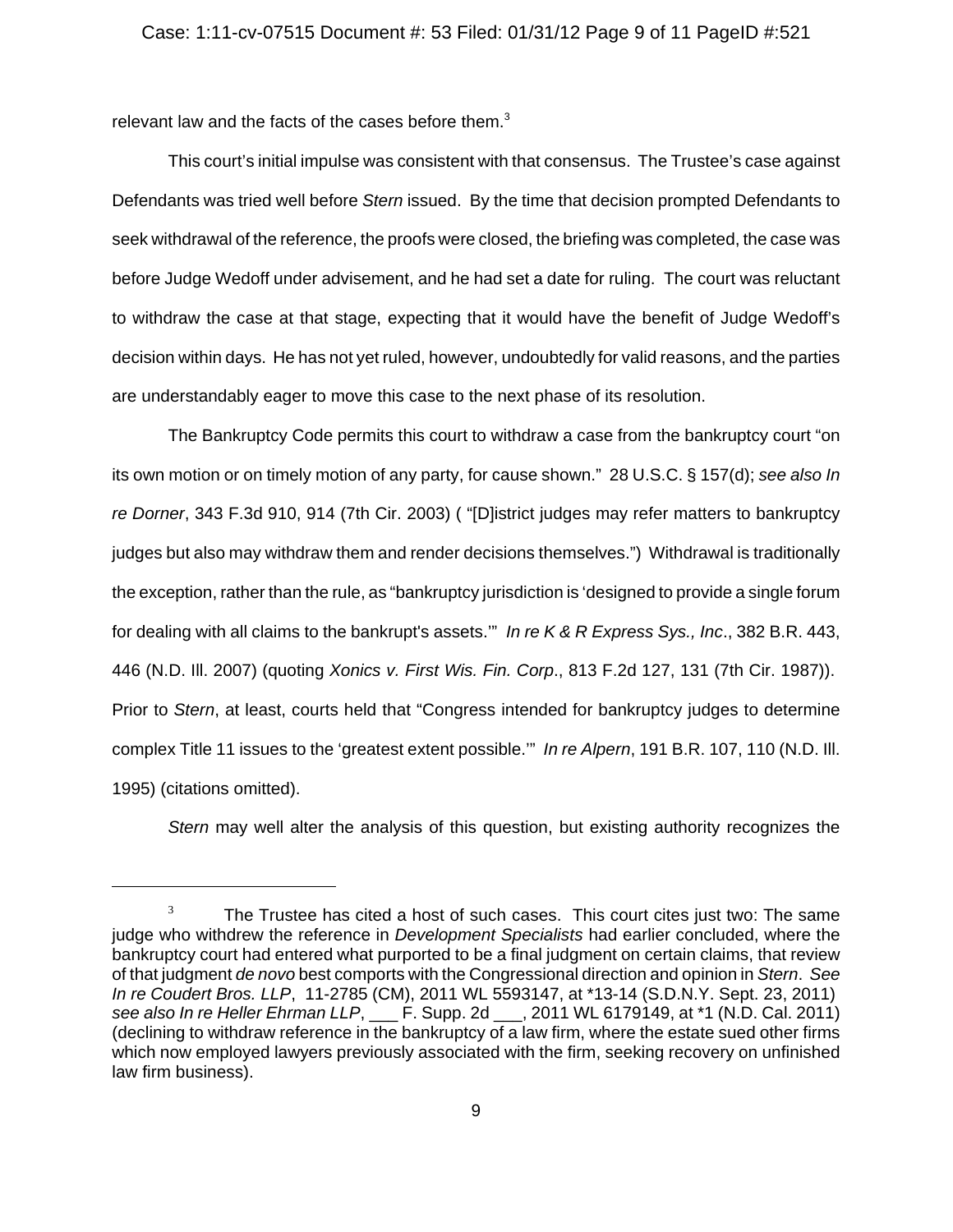### Case: 1:11-cv-07515 Document #: 53 Filed: 01/31/12 Page 10 of 11 PageID #:522

following factors as relevant to the determination whether withdrawal of the reference is appropriate: (i) whether the proceeding is core or non-core, (ii) considerations of judicial economy and convenience, (iii) promoting the uniformity and efficiency of bankruptcy administration, (iv) forum shopping and confusion, (v) conservation of debtor and creditor resources, and (vi) whether the parties requested a jury trial. *S. Elec. Coil, LLC v. FirstMerit Bank, N.A.*, No. 11 C 6135, 2011 WL 6318963, at \*2 (N.D. Ill. Dec. 16, 2011) (citing *In re Beale*, 410 B.R. 613, 616 (N.D. Ill. 2009)).

In this case, considerations of efficiency and familiarity favor leaving the case with the bankruptcy judge, who has heard the evidence and appears to be close to a ruling. His analysis would undoubtedly be helpful, and some of his determinations will likely be acceptable to both sides, or obviously unassailable. The factor of uniformity and efficiency of bankruptcy administration also militates against recusal. The court has no desire to encourage "forum shopping," though it is unclear how many proceedings will fall into the category at issue here—involving counterclaims that cannot be resolved as part of the claims adjudication process and that generate lengthy trials. Even in such cases, the court thinks it is unlikely that large numbers of litigants in other cases will seek to escape from the well-respected judges of our bankruptcy court.

Yet withdrawal of the reference, even at this late stage, could nevertheless eliminate delay and further cost. In this regard, the court takes notice of the pending mandamus petition. Frustrated by this court's failure to rule on the matter of Judge Wedoff's recusal, Defendants have filed a petition with the Court of Appeals, and that court has now invited briefing and comment from the lower courts. From experience, the court recognizes this petition will itself generate substantial effort on the part of the parties and the Court of Appeals, and potentially on the bankruptcy judge himself. This court is not insensitive to the burden of the additional litigation on the recusal issue, and will not comment on its merits other than to observe that both sides appear to have taken good faith positions on the matter. Were this court, or the Court of Appeals, to grant the writ of